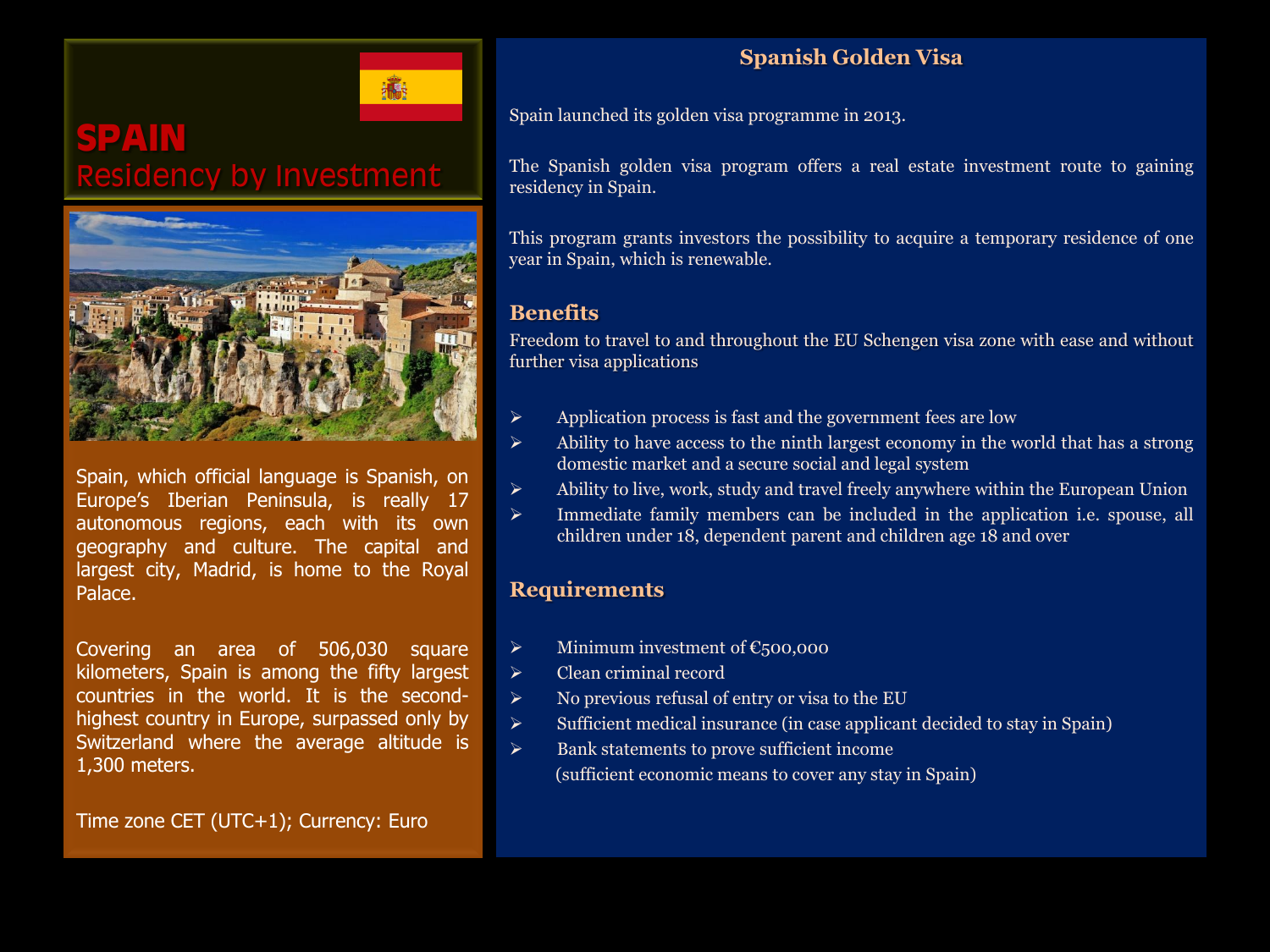## Spanish Citizenship and Passport :

- **Passport can be renewed every two years**
- Can gain permanent residency after five years, provided the applicant has lived in the country for more than six months each year
- **EXEC** Citizenship can be applied after ten years

\* Once applicants have either permanent residency or citizenship then they are free to dispose of their investment as further golden visa renewals are not necessary.

## Process :

Application for the residency visa takes just  $10 - 15$  days

To apply for Spanish Residency, also known as Spain Golden Visa, an applicant must invest in one of the following options :

- 1. An initial investment with a value equal to or above 2 million Euros in Spanish public sector debt securities, or for a value equal to or above one million Euros in shares or capital shares in Spanish companies, or bank deposits in Spanish financial institutions.
- 2. The acquisition of real estate in Spain with a value equal to or above 500,000 Euros for each applicant.
- Any number of properties can combine to make up the € 500,000 minimum investment. Joint buyers can combine investments into one property.
- **Completion of the property typically takes two to three months.**

3. A business project to be developed in Spain and which is considered to be and certified as being in the general interest, for which at least one of the following conditions must apply:

(a) Job creation.

(b) Making an investment with a relevant socioeconomic impact in the geographical area where the activity is to be carried out.

(c) Making a significant contribution to scientific and/or technological innovation.